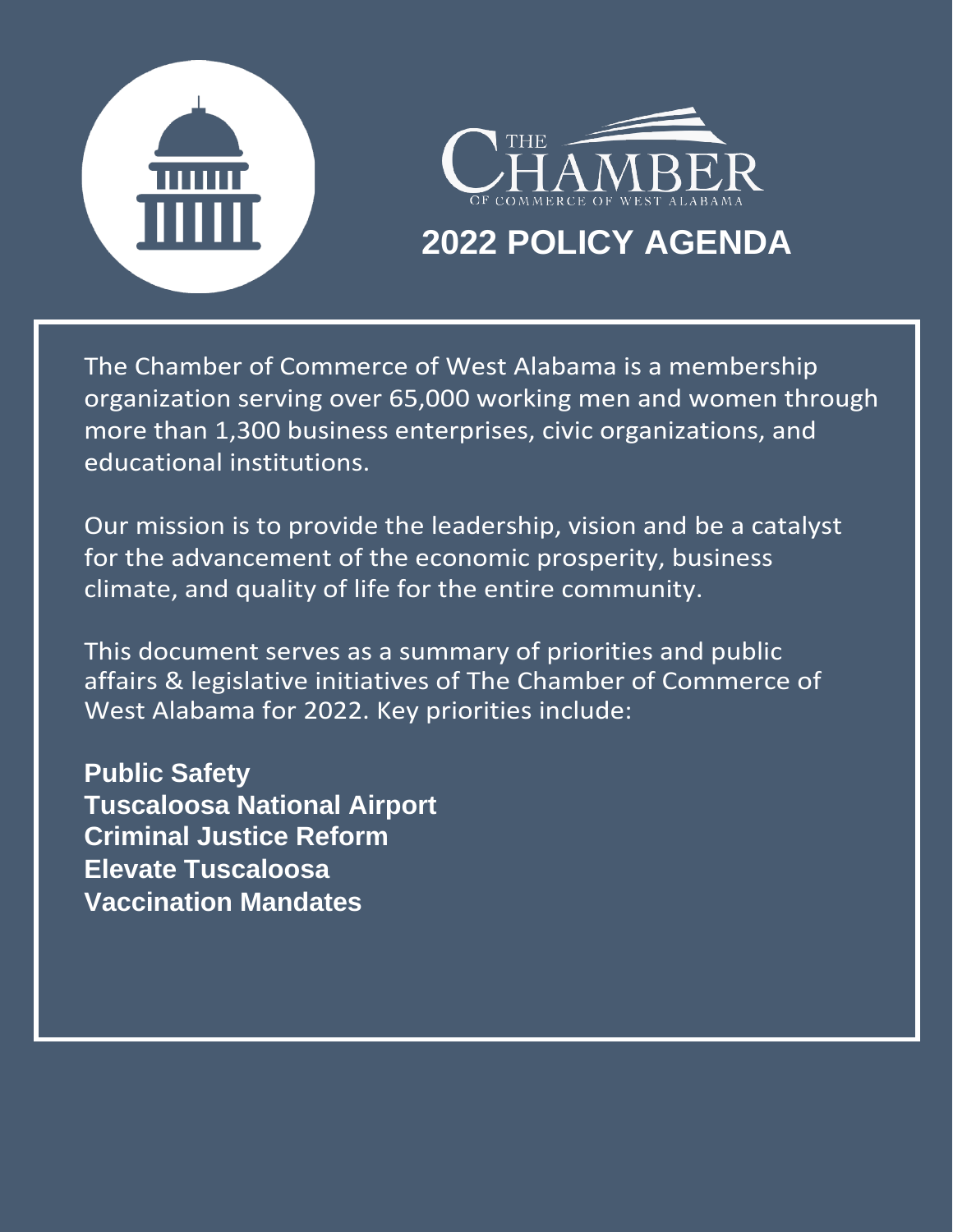# **WORKFORCE DEVELOPMENT AND EDUCATION**



The Chamber of Commerce of West Alabama supports efforts to educate Alabama citizens and prepare them for the demands of 21st Century employment, ensuring that our citizens not only meet but exceed the needs of employers operating in Alabama.

### **THE CHAMBER SUPPORTS:**

#### **Federal**

• Seeking waivers from the U.S. Department of Labor to allow in-school youth participating in registered or industry-recognized apprenticeships to receive an individual training account (ITA) for wrap-around services, such as career coaching and counseling.

#### **State**

• Continued enhancements and funding of the Apprenticeship West Alabama and Apprenticeship Alabama programs through the Alabama Office of Apprenticeship.

• Continued alignment of the Workforce Innovation and Opportunity Act (WIOA) and Regional Workforce Council strategies and boards to create a more seamless approach to workforce development which ensures state and federal funding is used to best advance the needs of industry in hiring and maintaining a trained and able workforce and to establish measurable outcomes for service providers.

• Expansion and funding of career coaches to advise students of various potential career paths based on ability and aptitude. Creating an accountability framework for career coaches that requires a minimum number of in-demand co-op placements for their students.

• Promoting the ongoing efforts of the regional and state Workforce Development Councils along with the work of the newly formed ACCCP (Alabama Committee on Credentialing and Career Pathways) to focus on in-demand occupations in the West Alabama Region.

• Support the state in developing an easy to navigate and comprehensive statewide education and training resource system to enable each supply point (including K-12, Alabama Community College System, Alabama Industrial Development Training (AIDT), Alabama Technology Network (ATN), Department of Labor, Career Centers, and private training companies) to excel at meeting business needs.

• Working with the Alabama State Department of Education (ALSDE) and Alabama Community College System (ACCS), fully-develop career pathways in all 16 career clusters and map them to secondary and postsecondary career and technical education (CTE) courses of study. Developing competency-based models and career lattices for all career pathways. Encouraging the ALSDE and ACCS to align CTE program offerings to credentials of value.

Development of a comprehensive youth apprenticeship model for students under the age of 18 who are currently constrained by state workers' compensation and insurance regulations that limit access to on-site industrial training.

#### • **Continue to develop and expand programs like Modern Manufacturing as a model for educating and preparing the workforce needed across the State of Alabama**

• Establishing an enhanced apprenticeship model and career pathways, beginning in middle school with career exploration and discovery (WOW), and culminating with a high school student earning a diploma, stackable industry-recognized credentials, and an associate degree. This apprenticeship model should also build on career pathways available to adult learners and disconnected populations.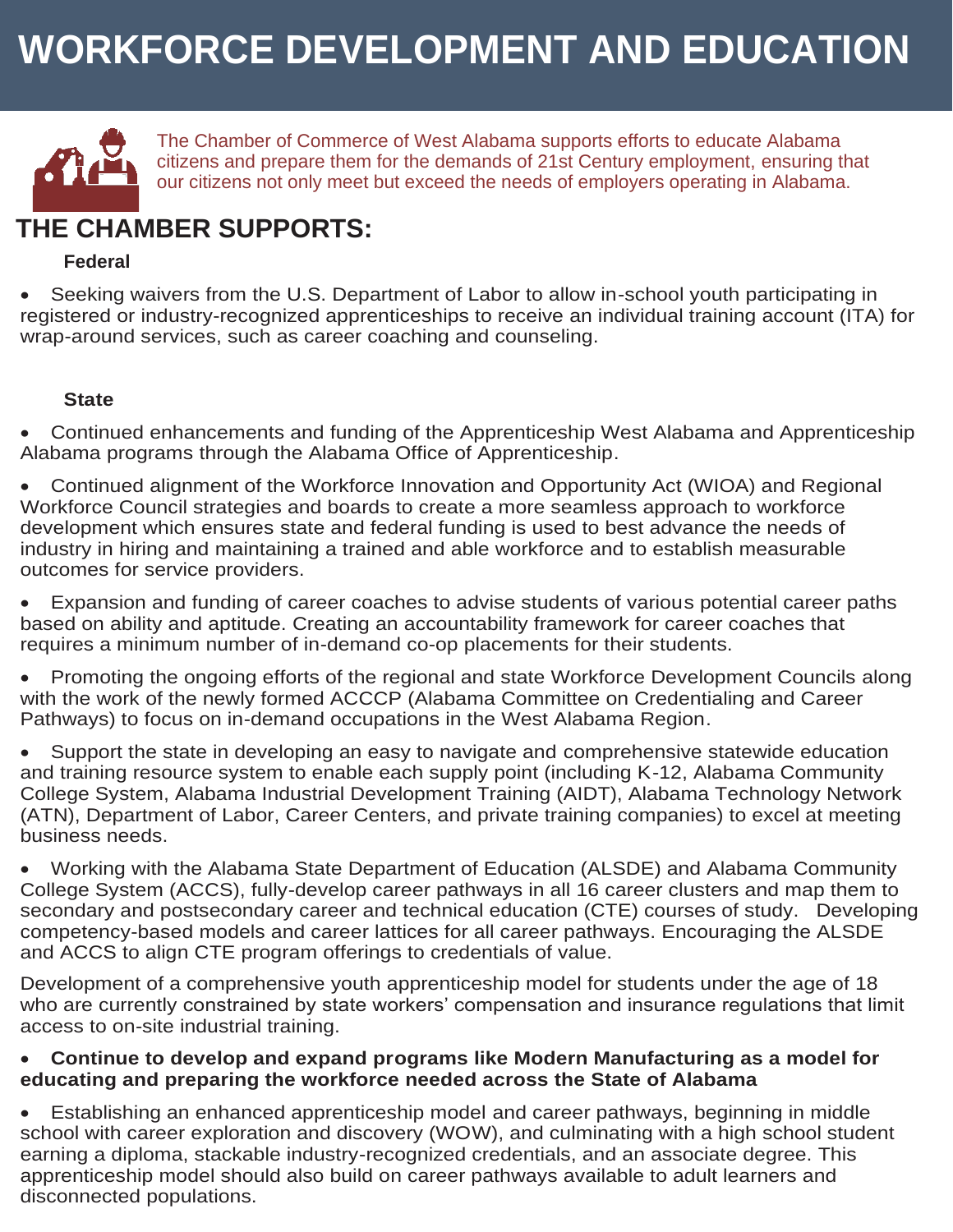# **WORKFORCE DEVELOPMENT AND EDUCATION**

• Developing WIOA Title I strategies for opioid response, adding workforce representatives to the Alabama Opioid Response Task Force, and adding workforce strategies to the opioid state plan to make the state more competitive for federal grants.

• Efforts to provide full funding for voluntary pre-kindergarten ("Pre-K") educational programs administered by certifiably trained staff and ensuring that the programs demonstrate student academic preparedness for kindergarten through required appropriate accountability measures as advocated for by the Business Education Alliance.

• Adequate state funding for higher education.

• Continued funding for the Blackbelt Workforce Center in Demopolis and rural programs to impact our rural counties.

- Efforts to prepare the previously incarcerated to rejoin the workforce.
- Rural transportation funding for workforce development efforts.

• Monitoring legislative discussions on legalizing marijuana and its impact on business and industry.

• Support the "Ten Points on K-12 Education" created by the Alabama Workforce Council to impact Alabama's educational shortfalls:

- Disseminate a best practice guide to local education agencies for using federal ESSER II and III funds to establish high-quality CTE programs aligned to the ACCCP's list of in-demand jobs.
- Develop annual targets for reaching a 100 percent FAFSA completion rate by 2025.
- Develop biennial targets for reaching the national average in fourth and eighth grade reading and mathematics on the National Assessment of Educational Progress (NAEP) by 2026.
- Establish a policy requiring career coaches and CTE directors to attend regional workforce council meetings no later than September 30, 2021, and establish a policy requiring career coaches to collaborate with the Alabama Office of Apprenticeship to establish in-school youth apprenticeships.
- Pass an administrative rule code change to ensure students earn at least one college and career readiness indicator by the time of their graduation.
- Adopt an administrative rule code change that requires Career Readiness Indicators to be registered to the Alabama Credential Registry and aligned to the ACCCP's Compendium of Valuable Credentials.
- Establish an incentive program, by policy, rule, or Act of the Legislature, for schools to reduce the rate of student and teacher absenteeism to no more than ten days per academic year.
- Conduct a gap analysis and resource audit of all CTE programs to determine the level of alignment of CTE programs of study offered at each local education agency to the ACCCP's regional and statewide list of in-demand jobs.
- Establish baselines for grade-level reading proficiency based on the Alabama Comprehensive Assessment System and set annual targets for increasing the number of students entering the fourth grade as proficient readers to 100 percent by 2025.
- Ensure that Alabama Terminal on Linking and Analyzing Statistics (ATLAS) is built using national best practices and governed by an authorized & effective P-20W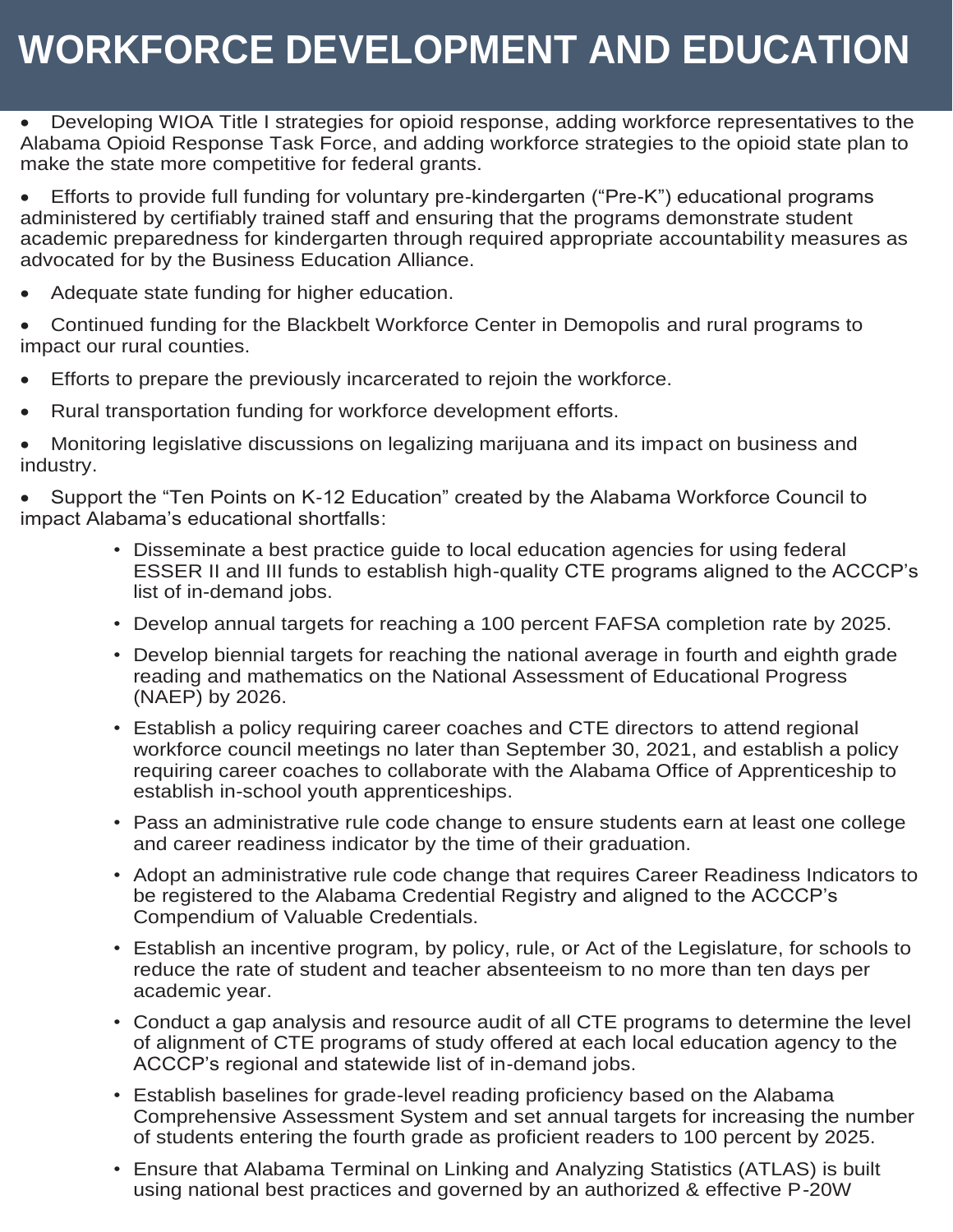## **WORKFORCE DEVELOPMENT AND EDUCATION**

Council with full engagement of necessary state agency partners.

#### **Local**

- Making a career technical curriculum accessible to all students in West Alabama.
- Continued implementation of programs like World of Work, WOW 2.0, and Virtual Reality Exploration to engage and expose students to career opportunities in our region.
- Continued implementation of the Tuscaloosa City School Board's current strategic plan.
- Providing adequate funding for Tuscaloosa County School System, recognizing that system is among the lowest funded in the State of Alabama.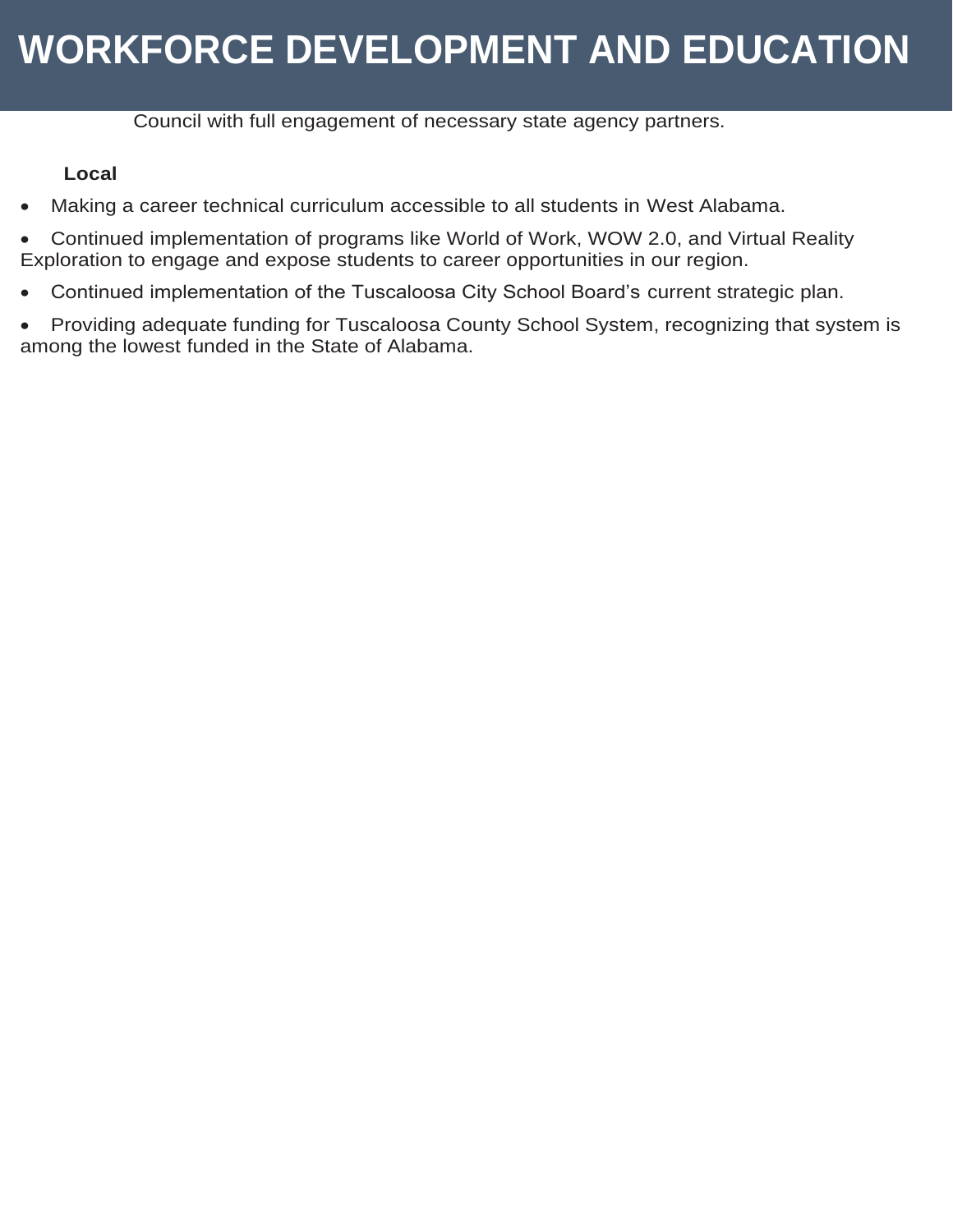# **TAXANDFISCALPOLICY**



The Chamber of Commerce of West Alabama supports the fair implementation of taxes provided there is no disproportionate burden on any individual segment of Alabama's economy. It encourages efforts to promote governmental accountability and the elimination of wasteful spending.

### **THE CHAMBER SUPPORTS:**

#### **State**

• Streamlining and simplifying the sales/use tax system so that in-state and out-of-state retailers are on a level playing field.

• Legislation to increase SSUT tax rate to be consistent with the average rate collected by brickand-mortar retailers.

• Implement a unified audit process to stop businesses from being audited by the Alabama Department of Revenue, and then by cities, counties, and private auditing firms for the same tax and same tax periods.

#### • **Legislation to revise the model used to distribute revenues from the Simplified Sellers Use Tax and Remittance (SSUT) program, to ensure revenues are distributed based on where purchasers are located.**

• Legislation to provide for a Research and Development ("R&D") tax credit parallel to the federal R&D credit, with an extra incentive if a qualified research institution performs the research.

• Reforming the state-county business license statutes to provide a simpler and more uniform process for businesses to apply for and receive a business license.

• Legislation that streamlines the process by which non-profit organizations that are exempt from paying sales and use taxes receive their certificate of exemption from the Alabama Department of Revenue and reduces the burdens imposed under new information return reporting requirements.

• Efforts to clarify the exemption from the Alabama business privilege tax for any limited liability company that is wholly owned by a tax-exempt organization.

• Legislation that provides local government the authority to eliminate the local sales tax placed on purchases of food.

#### **Local**

• Identify a stable funding source for PARA not dependent on annual budget allocations from Tuscaloosa County, the City of Tuscaloosa and the City of Northport similar to solutions benchmarked in other communities.

• **Protect Elevate Tuscaloosa funding from being used for General Fund purposes. Encourage the implementation of priority projects identified by the Elevate Tuscaloosa Advisory Council. Strongly support paying back 2021 borrowed funds more rapidly than outlined if funding levels are higher than expected.**

• Funding for water and sewer system upgrades that do not pull from the City's General Fund or Elevate budgets.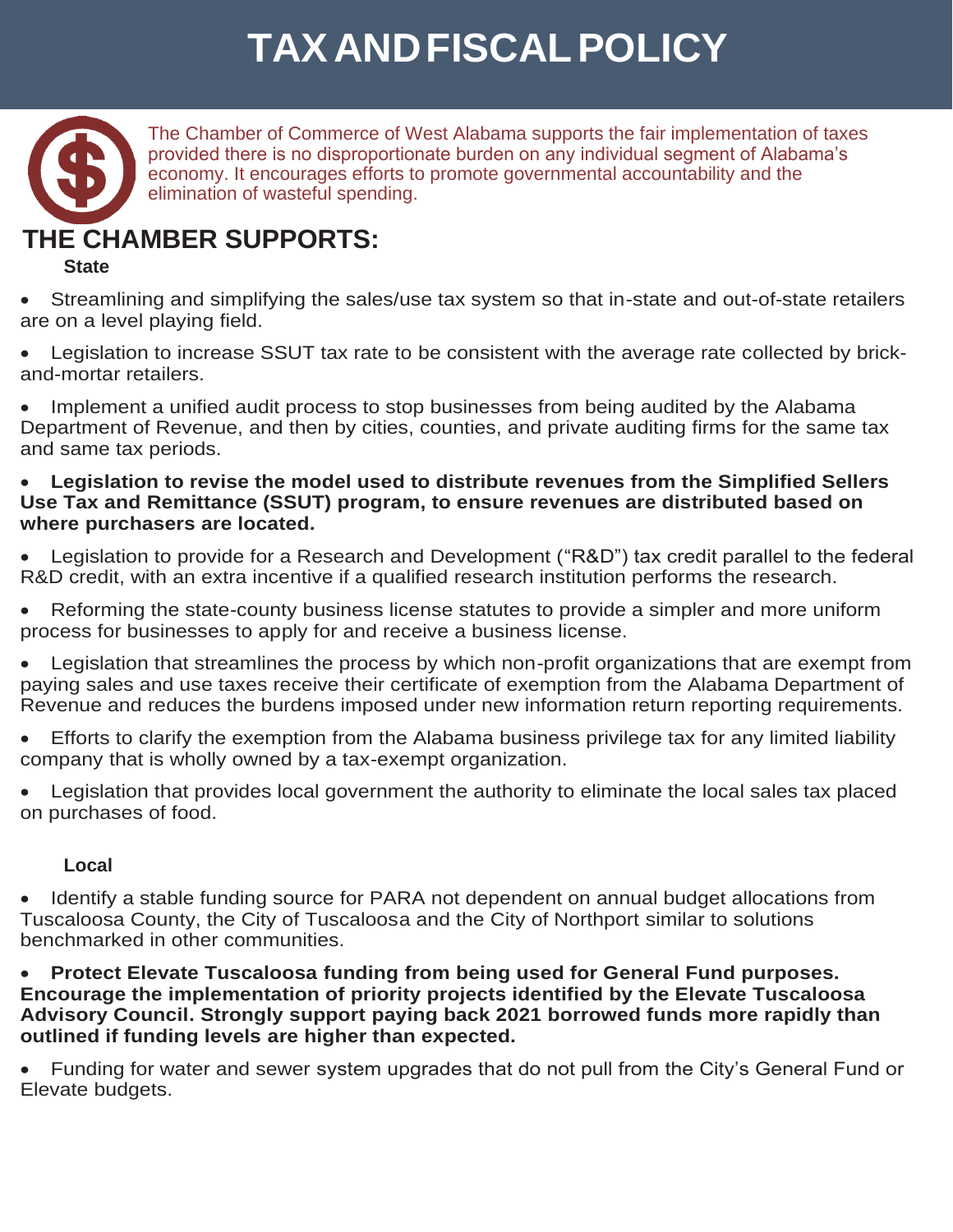# **TAXANDFISCALPOLICY**

### **THE CHAMBER OPPOSES:**

#### **State**

Imposition of unreasonable and burdensome reporting requirements on tax-exempt organizations in Alabama regarding their purchases of goods using their tax-exempt status and encouraging the Alabama Legislature to repeal or substantially alter the reporting requirement set forth in Alabama Act 2015-534.

• Imposition by the Alabama Department of Revenue of burdensome annual renewal requirements on businesses for sales tax licenses, as well as rental tax, sellers use tax, lodgings tax, utility gross receipts tax, and simplified sellers use tax.

• Establishing unitary combined reporting in Alabama

#### **Local**

• Imposition of a rental tax in Tuscaloosa County without transparency regarding the use of the new tax revenue to be received and without the proper vetting of any proposed legislation by the business community.

• Any sales, rental or other tax increase that is not fully vetted with the businesses and individual citizens to which it will apply.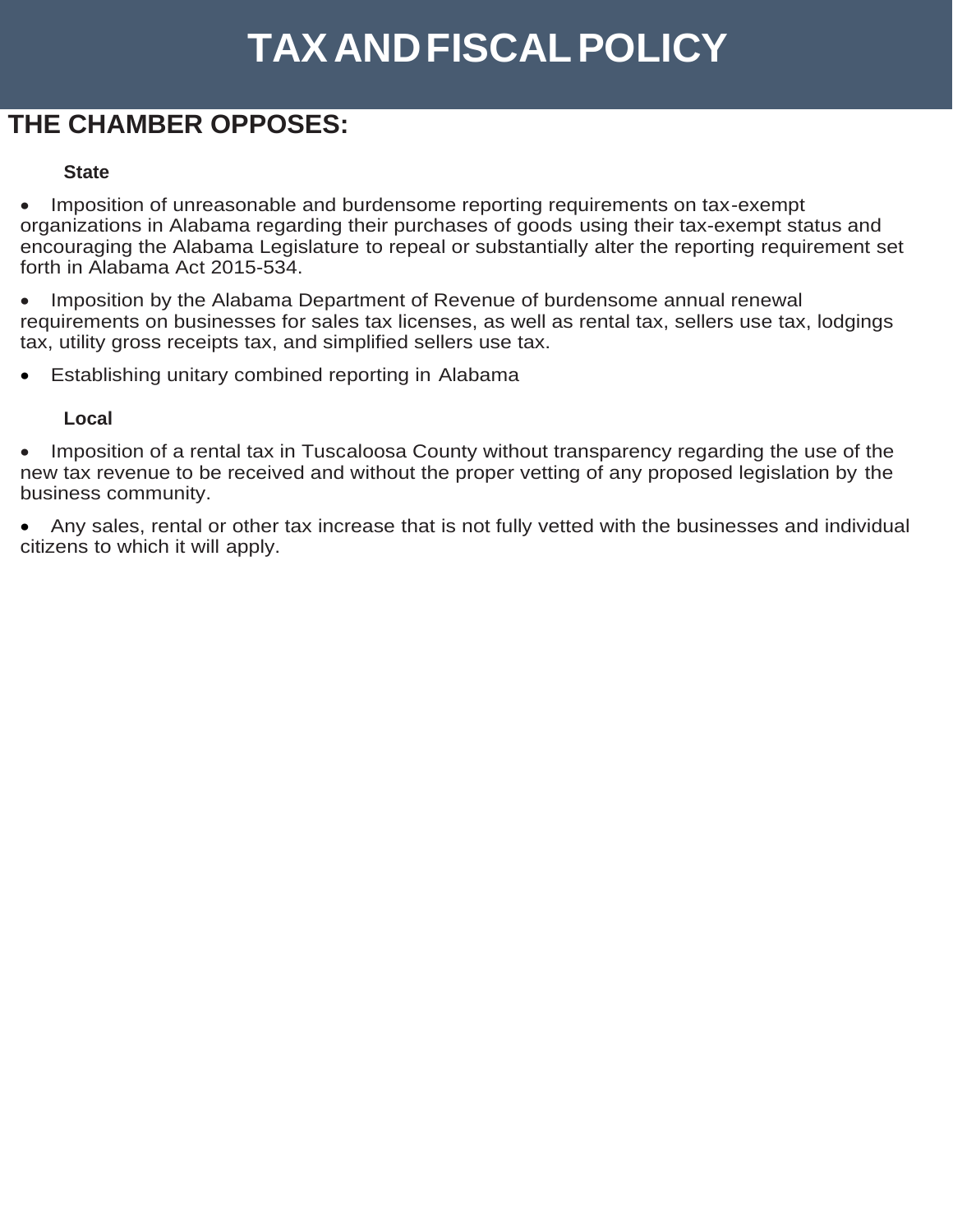# **TRANSPORTATION**



The Chamber of Commerce of West Alabama supports efforts to finance and build transportation infrastructure to sustain and promote economic growth and improve public safety.

### **THE CHAMBER SUPPORTS:**

#### **Federal/State**

• Continued transparency in the operation of the Tuscaloosa County Road Improvement Commission (TCRIC) and efforts to improve working relations among local governments, state and federal legislators, state and federal Departments of Transportation, and the private sector in support of the identified priority transportation projects in the region.

• Continued advocacy by federal, state and local authorities to proceed on funding for and construction of the Tuscaloosa Eastern Bypass project.

- Development of a North/South corridor from Mobile to Muscle Shoals.
- The pursuit of the reestablishment of TCL's suspended EAS grant.

• Maintain or increase funding for AIP, Supplementary Discretionary Grant Funds and the DOT's Small Community Air Service Development Program and increase FAA Non-Primary Airport Entitlement funding to greater than \$150,000.

• Legislation to expand air service to small communities, including conditional code sharing for small community airports and improved access to the National Air Transportation System.

• Increased ALDOT funding for infrastructure and air service to allow ALDOT to meet state match funding (5%) to every FAA grant awarded in the State of Alabama.

• Creation of an aviation economic development grant program in order to improve airport financial sustainability and allow for Alabama airports to compete with neighboring states on aviation projects.

• Support and leverage opportunities provided by the Infrastructure Investment and Jobs Act annually for FY22 through FY26:

- Advocate and compete amongst the "FAA Facilities and Equipment" program for consideration of renovation/replacement of the Tuscaloosa's air traffic control tower
- Advocate and compete for available funding under the "Airport Terminal Program"
- Utilize available funding through the "Airport Infrastructure Grants" program to address capital improvements needed at the Tuscaloosa National Airport
- Support of the proposed "Alabama Airport Economic and Infrastructure Program":
	- \$25M of ALDOT funding to meet infrastructure and economic demands for airports throughout the state (\$15M for commercial service airports / \$10M for general aviation airports)
	- Alternative language "Increased ALDOT funding for Aeronautics Bureau to meet infrastructure and economic demands for airports throughout the State

• Support of Tax Exemption for sales of parts, components, and systems for maintaining aircraft in Alabama:

> • Supports aircraft maintenance operations and the recruitment of maintenance, repair, and overhaul companies (MRO) and Part 145 stations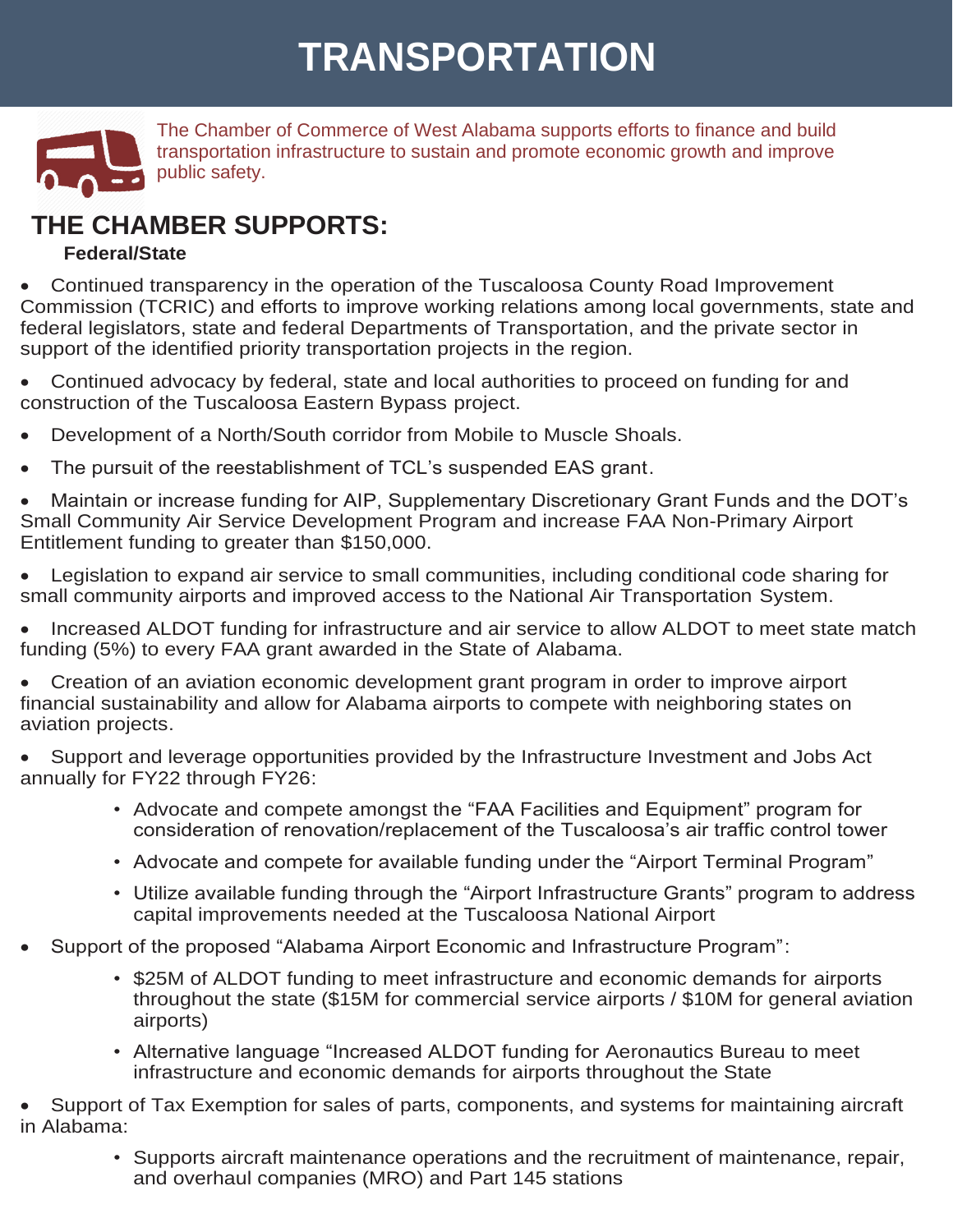## **TRANSPORTATION**

• Current §40-23-4(a)(48), Code of Ala should provide exemption for all aircraft including aircraft registered in Alabama

**Local**

- Support for activities of the Tuscaloosa National Airport Advisory Committee, including:
	- Funding as a priority a line item in the City's operating budget for retained consulting services to recruit scheduled commercial air service
	- Exploration of the creation of an Airport Authority
- Efforts to make the airport financially sustainable while promoting growth
- Exploration of terminal upgrades

• Efforts to make the airport solvent through special events fees, renegotiating ground leases at market rates and standardized forms, maintenance of multiple FBOs, exploration of new user fees from private aviation membership companies

• Sponsorship of special events to promote airlines, charter companies, air taxies and others to increase enplanements at TCL.

• Efforts to pursue all federal match funding in support of Tuscaloosa National Airport as a key economic driver for our community.

• **Protect allocated Elevate Tuscaloosa funding designated for airport improvements.**

• Support for the Tuscaloosa National Airport Master Plan, including the recommended capital improvement projects needed to maintain and grow the airport as an economic asset

• Efforts by local elected officials to determine the feasibility and advisability of acquiring the Tuscaloosa Toll Bridge for public use.

• Efforts to improve the availability of downtown parking by increasing overall parking capacity and parking space turnover and improving accessibility and safety.

• Reevaluation of the Elevate public transportation plan to ensure adequate routes to key employers and timing to align with shift differentials. To protect allocated funding designation for additional workforce routes.

#### **THE CHAMBER OPPOSES: State**

• Any efforts to reduce the funding that would otherwise be allocated to Tuscaloosa County for transportation projects because of the creation of The Tuscaloosa County Road Improvement Commission and the reallocation of certain local tax revenues to that entity for use in local transportation projects.

• **Efforts to reconstitute funding and/or the member structure of HB600 (TCRIC) including private sector representation and project priorities.**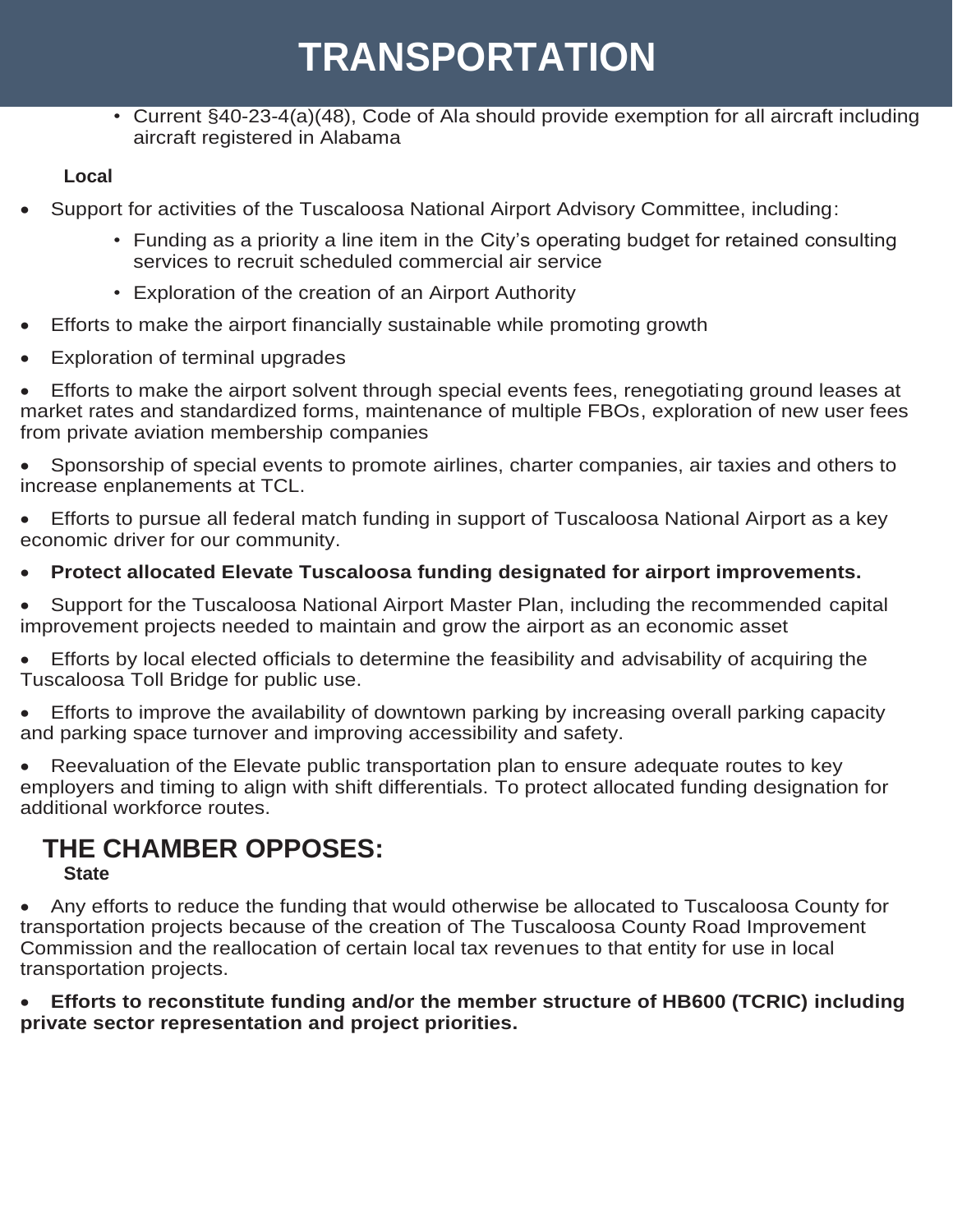# **LABOR/EMPLOYMENT**



The Chamber of Commerce of West Alabama supports Alabama's status as a "right to work" state. It encourages the adoption of efforts to grow our economy, successfully recruit new industry and support the maintenance and growth of existing industry and Create quality jobs for Alabamians.

### **THE CHAMBER SUPPORTS:**

#### **Federal/State**

• Legislation that sets clear and consistent guidelines for the classification of workers as employees or independent contractors.

### **THE CHAMBER OPPOSES: Federal/State**

• Any legislation that would infringe on employers' right to provide a safe workplace by restricting unauthorized firearm possession on company property and/or creating any new causes of action against employers because of such policies.

• The so-called "Employee Free Choice Act" and implementation of its provisions through regulations and the National Labor Relations Board, which would undermine long standing principles of workplace democracy and fairness, resulting in a lack of balance between management and labor in the workplace.

• Immigration laws that impose additional burdens on or otherwise penalize Alabama employers.

• Any legislation that attempts to limit employers' freedom to implement "employment at will" policies.

• **Any further vaccine mandate legislation from the Alabama Legislature putting businesses as risk of lawsuits when determining how to proceed with conflicting federal and state law.**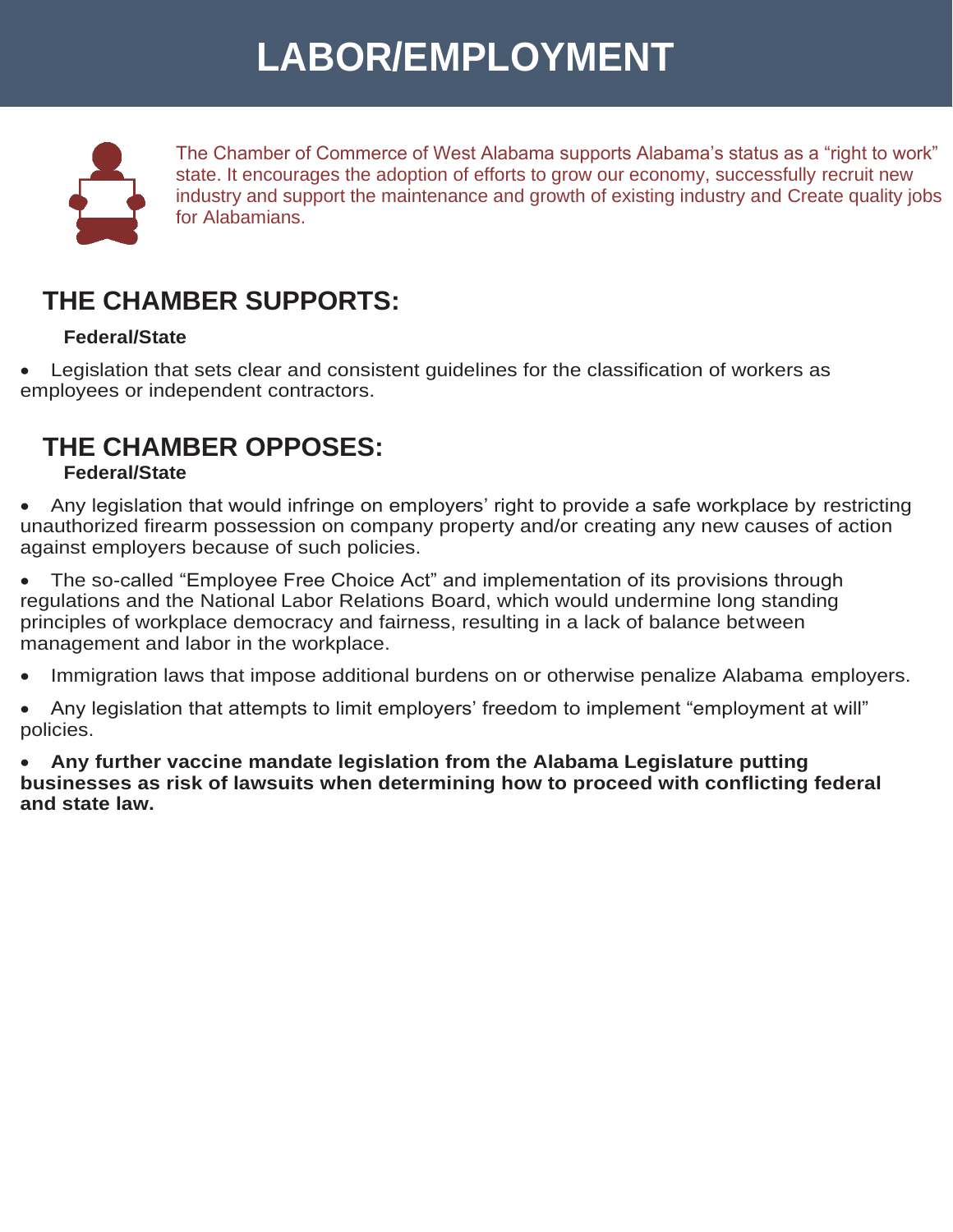# **BUSINESS/ECONOMIC DEVELOPMENT**



The Chamber of Commerce of West Alabama supports legislation and regulatory efforts that are consistent with continued economic growth and diversification in West Alabama and that support and enhance our quality of life. It strongly encourages the adoption of legislation, rules, and regulations that support and do not harm small businesses, which are the providers of most jobs for Alabamians.

### **THE CHAMBER SUPPORTS:**

#### **Federal**

• A comprehensive federal energy policy that increases the supply of energy in a manner that is safe and protective of the environment, promotes comprehensive energy conservation, and encourages research and development of clean and alternative energy sources.

• Ensuring that any legislative rule or policy changes to provide the funding to support regulatory programs are complemented by efforts to ensure consistency, minimize burdens on the private sector, and reduce duplication to support economic development.

#### **State/Local**

• A comprehensive, community-wide strategic plan specifically focused on diversifying the local economy including the recruitment of knowledge-based industry.

• Efforts to identify and resolve challenges that threaten the economic vitality of small businesses, including, but not limited to, crime, and the perception thereof.

• Diversity, Equity, and Inclusion (DEI) initiatives in all areas of government to best reflect its community.

• Funding solutions and resources that encourage diverse business ownership with economic growth opportunities.

• Efforts to foster the economic vitality of small businesses, including, but not limited to, legislation reducing administrative costs or increasing tax credits such as Retirement Enhancement and Savings programs and other tax incentives.

• Given the significant revitalization that is occurring in downtown Tuscaloosa and Northport, examining the feasibility of establishing a downtown & riverfront development association similar to River City Co. in Chattanooga.

• The implementation of the City of Tuscaloosa's Frame/Work comprehensive plan through zoning and planning revisions.

• Promoting start-up businesses by exploring the feasibility of an Alabama angel investment tax credit similar to the Kentucky Angel Investment Act Program.

• Promote Opportunity Zones as an economic development program fostering private-sector investments in low-income rural and urban areas.

#### • **Funding for construction of the experience venue/convention center, which will be a significant economic development asset, as outlined in Elevate contingent upon the feasibility study being conducted.**

• The promotion of Amendment #772 (Commercial Development Incentives) by working with local governments to identify opportunities that exist.

• Funding for incentives and partnership programs to encourage fuel stations to invest in alternative fuel infrastructure (i.e. electricity, hydrogen, etc.).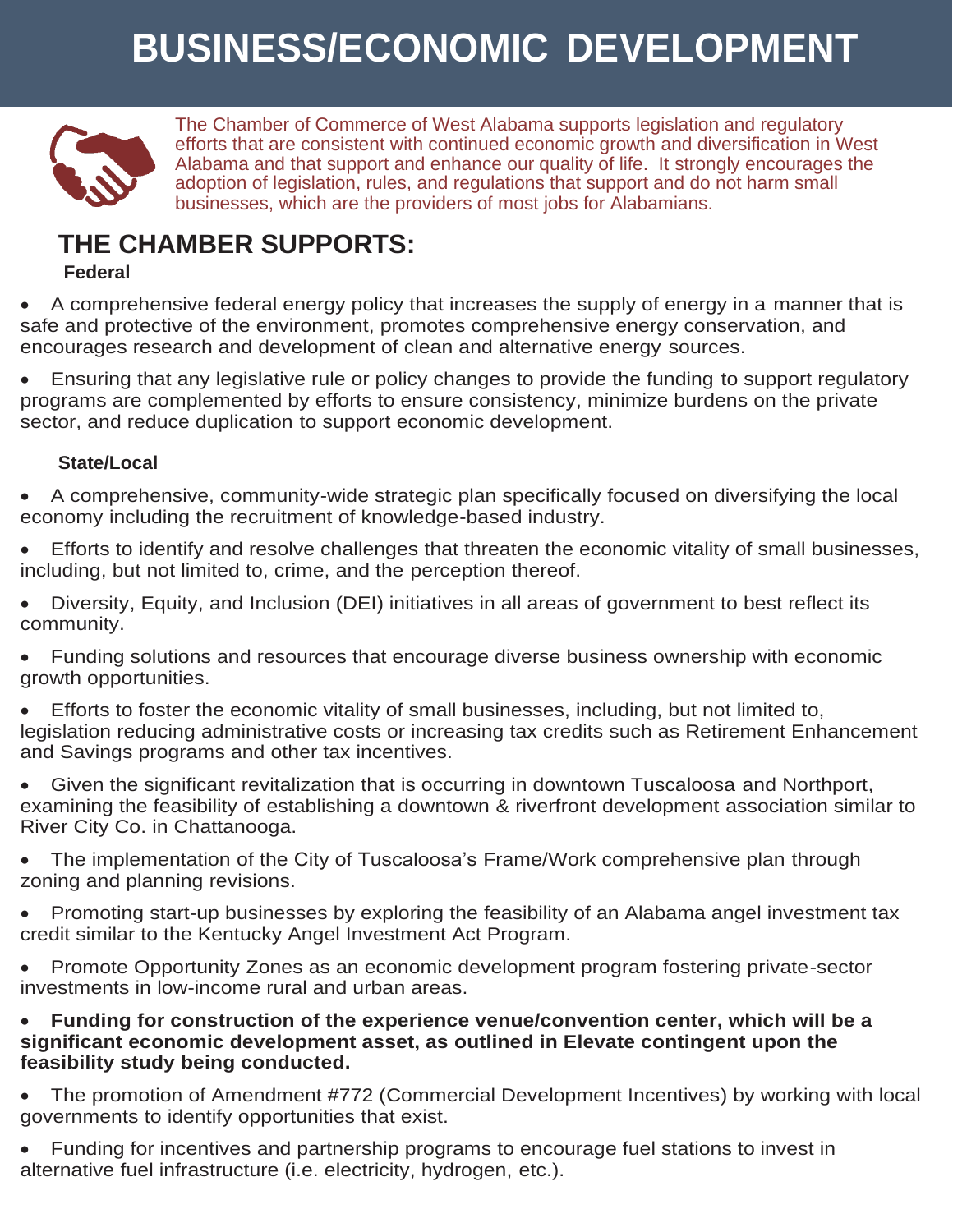### **THE CHAMBER OPPOSES:**

#### **Federal/State**

• Any tariffs that place an undue burden on any sector of our local economy.

• Legislation or regulations that have an unnecessary detrimental effect on existing industry or businesses and that may have a negative effect on economic development and industrial recruitment.

#### **Local**

• Restrictions on permitted uses within zoning regulations that are overly restrictive and not widely applicable to all properties with the same zoning.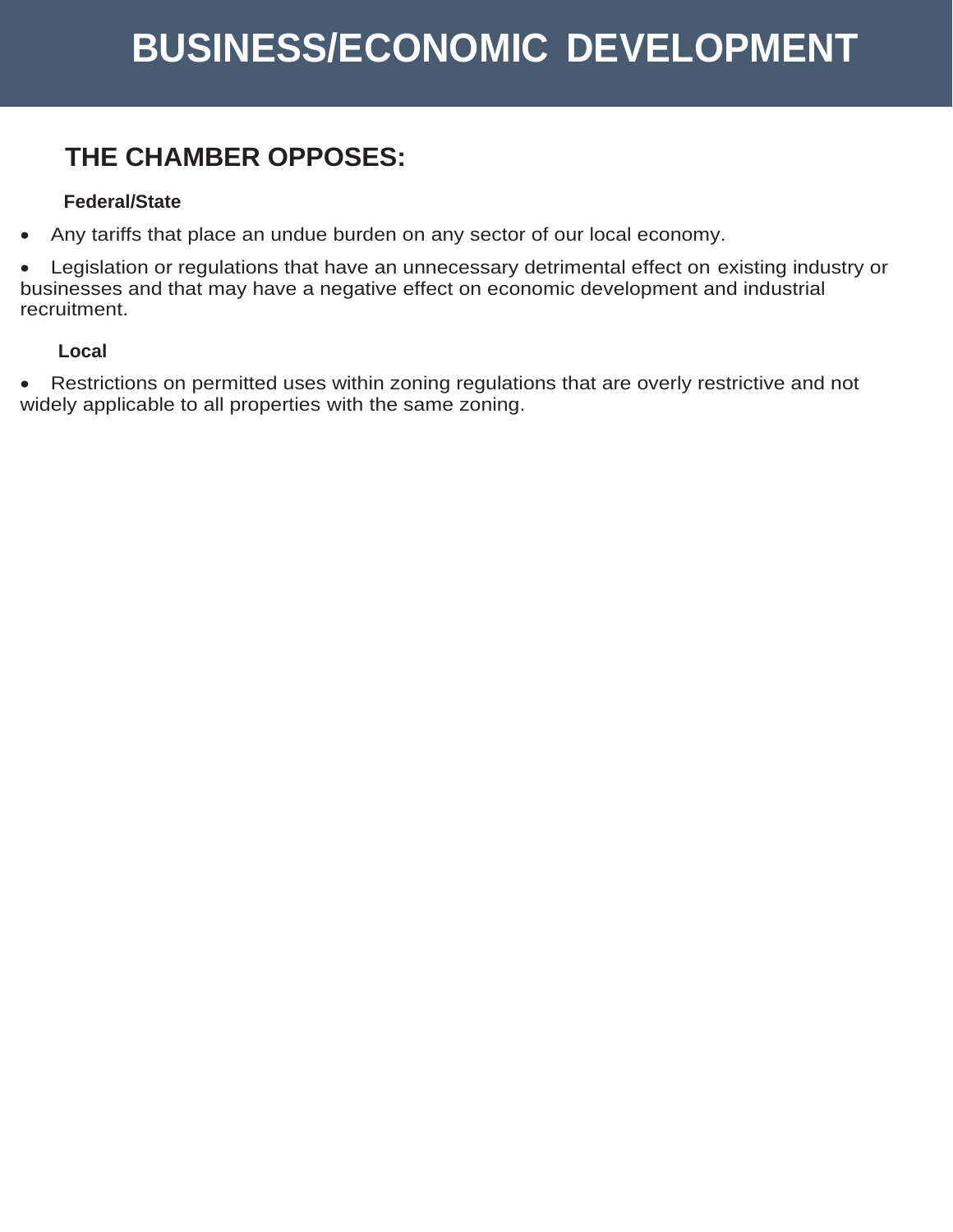## **PUBLIC SAFETY**



The Chamber of Commerce of West Alabama supports efforts to improve Public Safety for the citizens of West Alabama.

### **THE CHAMBER SUPPORTS:**

#### **State**

• Legislation to reform the State of Alabama prison system in order to forestall Federal takeover of that system.

#### **Local**

- Funding for the Public Safety Capital Fund in Elevate Tuscaloosa.
- The Mayor's Project Unity initiative focused on enhancing educational, economic, housing, and recreational opportunities while striving to reduce the impairments to our communities.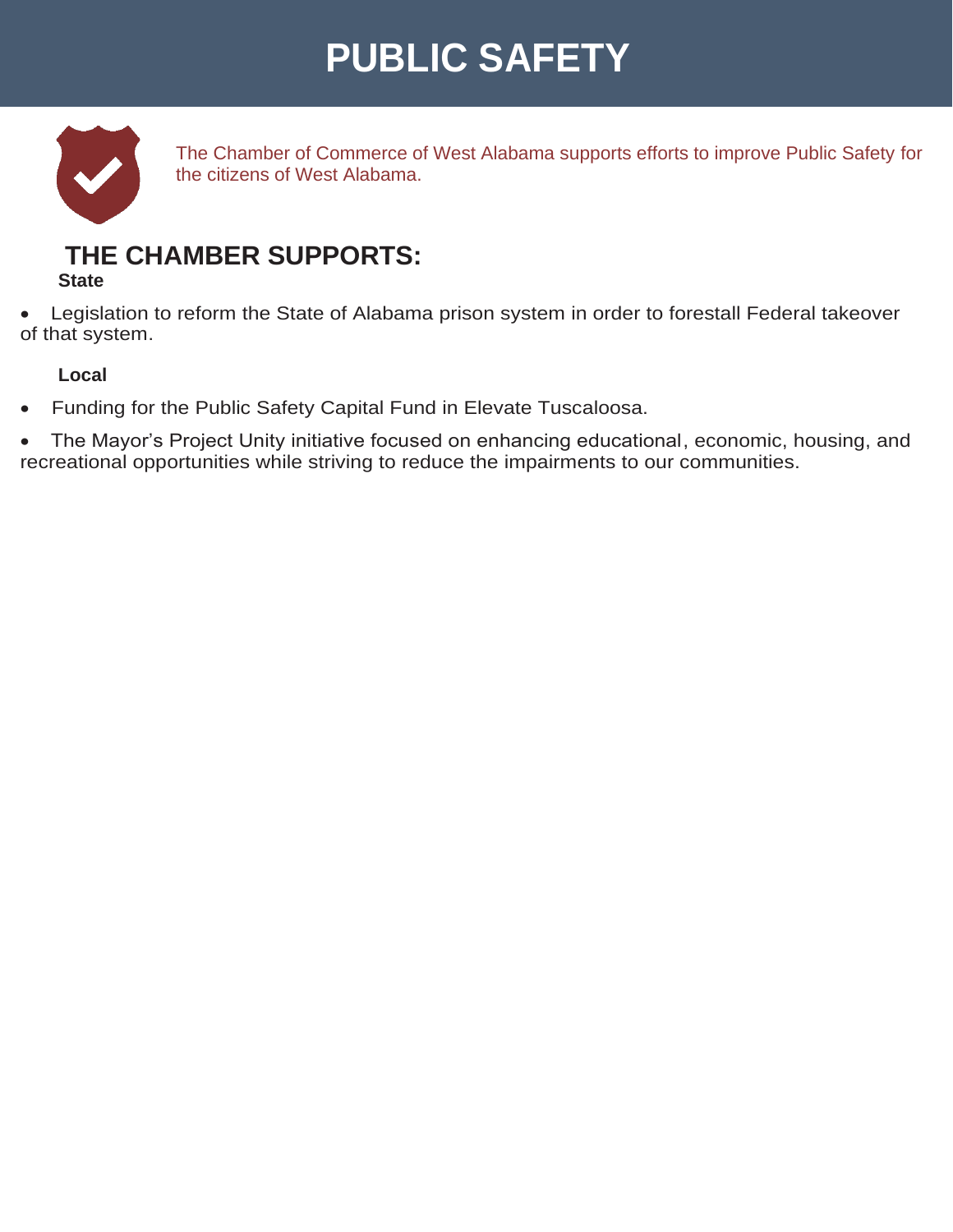## **GENERAL**

The Chamber of Commerce of West Alabama supports efforts to improve the overall health, vitality, and quality of life of the citizens of West Alabama in various aspects of everyday life.

### **THE CHAMBER SUPPORTS:**

#### **Federal**

• Measures at the federal and state level that would encourage competition in the healthcare insurance marketplace, including: 1) support of federal legislation that would allow insurance to be sold across state lines if such legislation is deemed to reduce costs for businesses in Alabama; and 2) establishing a standardized period during which employees and families could concurrently evaluate multiple health coverage options that might be available to their family through either spouse's employer.

• Creating a community priority list for federal funding opportunities including federal land along the riverfront.

#### **State**

• Efforts to continue to reform Alabama's Medicaid program to control costs through innovation and reduction of fraud/abuse and ensure long-term sustainability through the renewal of existing provider assessments, delivery efficiency, innovation and quality health care for Alabama's citizens.

• Efforts to remove the requirement for supermajority approval on certain matters before Zoning Boards of Adjustment (ZBA), requiring only a simple majority on all matters before the board.

• Efforts to allow ZBA decisions to be appealed to City Council, rather than requiring appeals to be lodged with Circuit Court.

#### **Local**

• Ongoing efforts to capture best practices during benchmarking trips to other communities and systematically incorporate some of those best practices locally.

The promotion of public art to enhance quality of life.

• Encouraging local governments to consolidate services to eliminate duplication and waste in operating multiple versions of the same services across the county (e.g., waste collection, water and sewer, law enforcement, etc.).

• Pursuing the land swap opportunity between the Army Corp of Engineers and the City of Tuscaloosa along the riverfront.